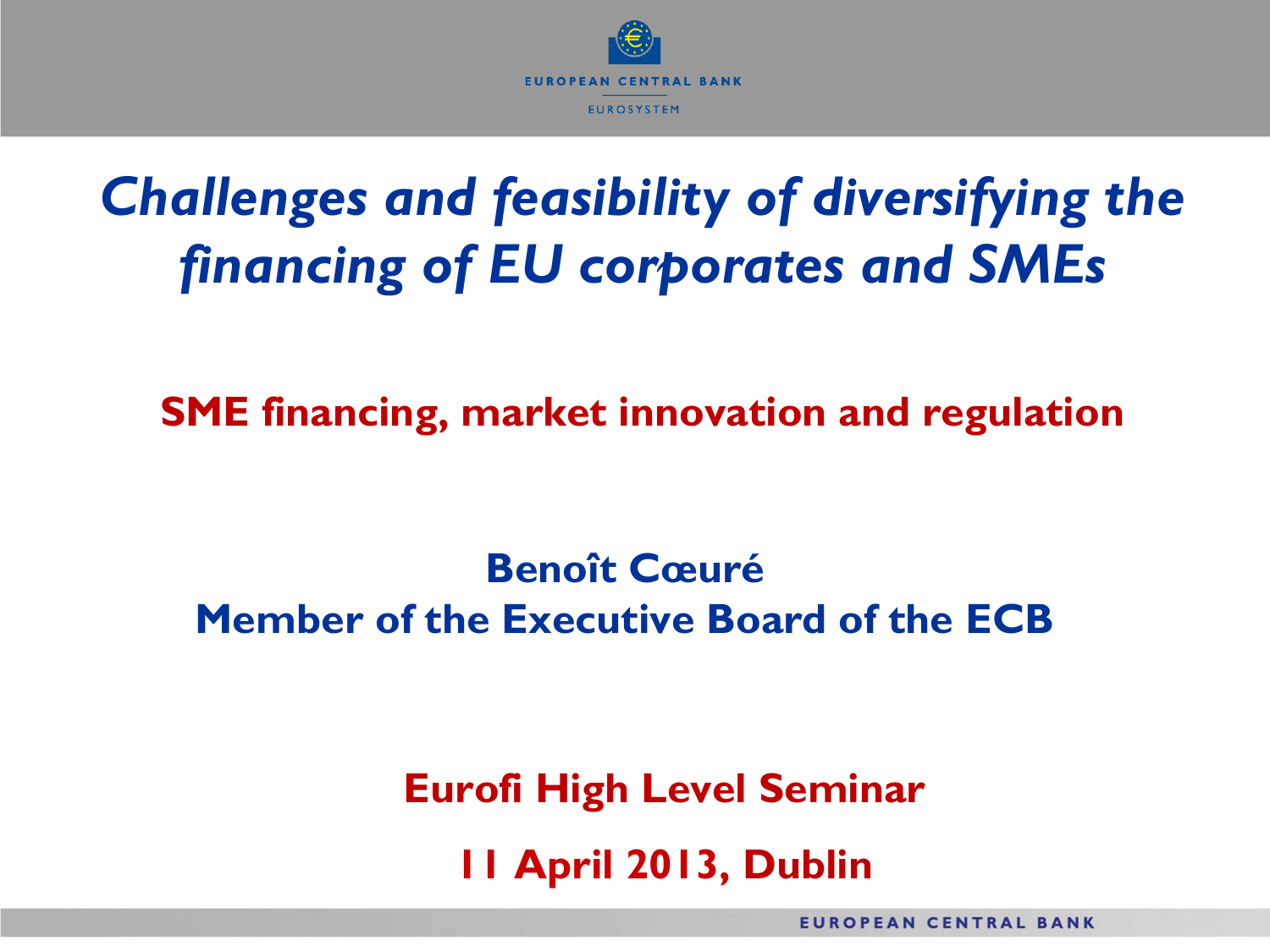### **Charts 1 and 2: Euro area SMEs versus large firms**

#### **Chart 1: Financial health of euro area SMEs compared with large firms**

*(over the past six months; net percentages of respondents)*



### **Chart 2: Cumulated change in firm's own capital across euro area countries: SMEs compared with large firms**

*(cumulated change from 2009H1 to 2012H1, net percentages of respondents)*



Source: ECB SME access to finance survey (SAFE).

2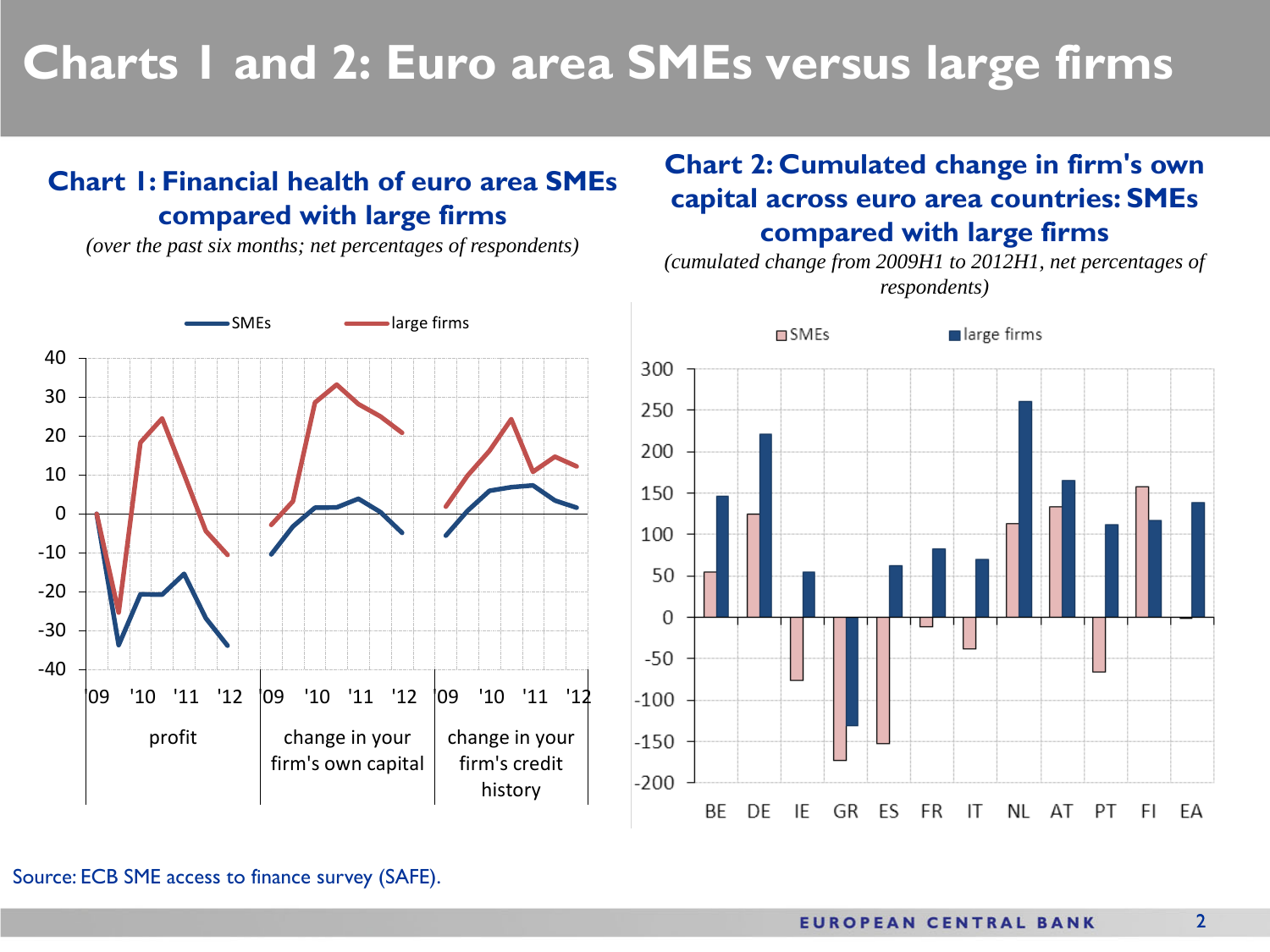### **Chart 3: Spread between bank lending rates on small versus large loans across euro area countries**

#### *(percentages per annum; three-month moving averages)*



Source: ECB (MIR statistics).

Notes: Small loans are loans of up to €1 million, while large loans are those above €1 million. Aggregation is based on new business volumes. Latest observation: January 2013.

3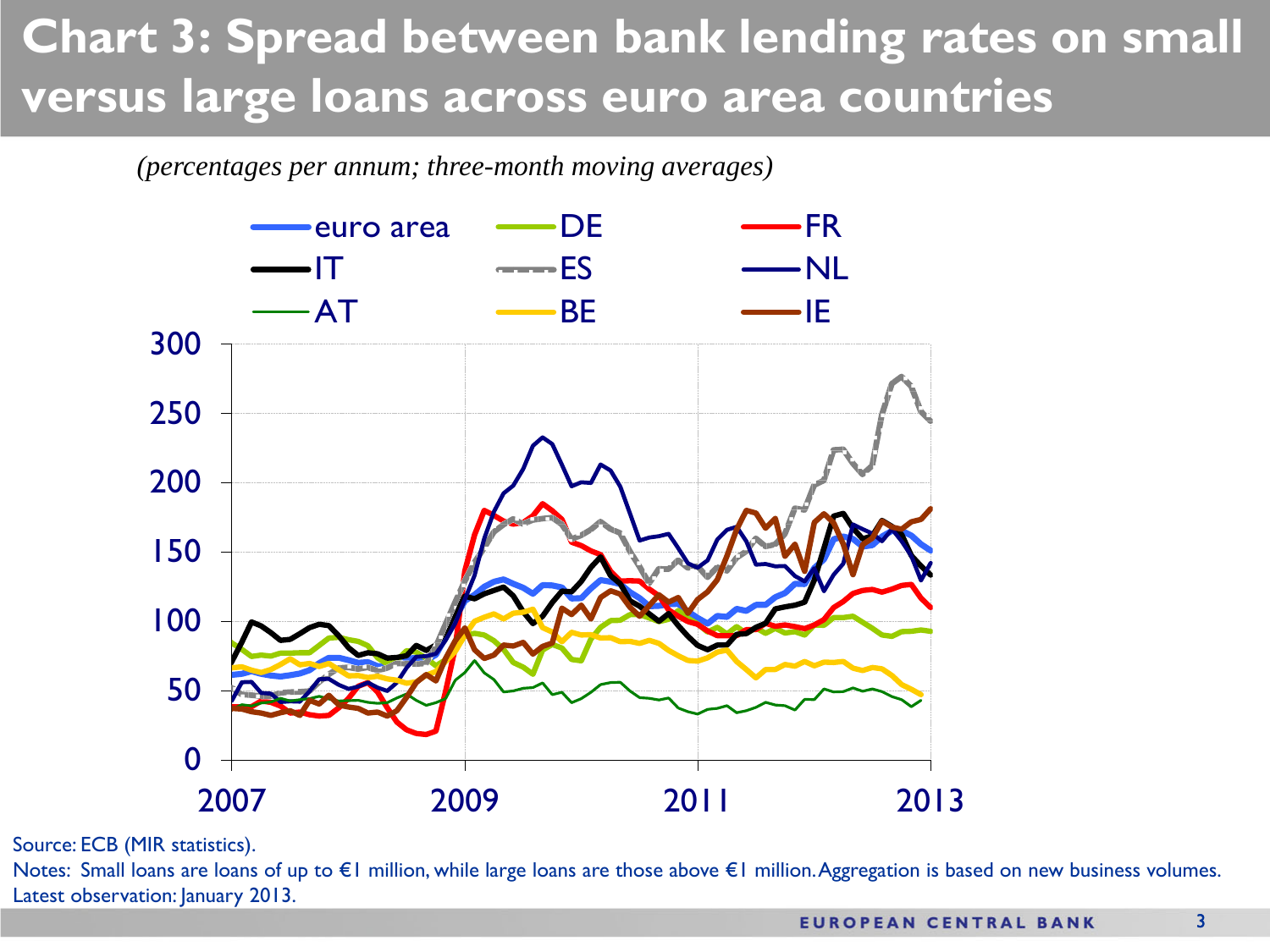### **Chart 4: Financing obstacles reported by SMEs across euro area countries**

#### **Credit constraints reported by SMEs across euro area countries**

*(percentages of respondents; April to September 2012)*



#### **Credit constraints reported by large firms across euro area countries**

*(percentages of respondents; April to September 2012)*

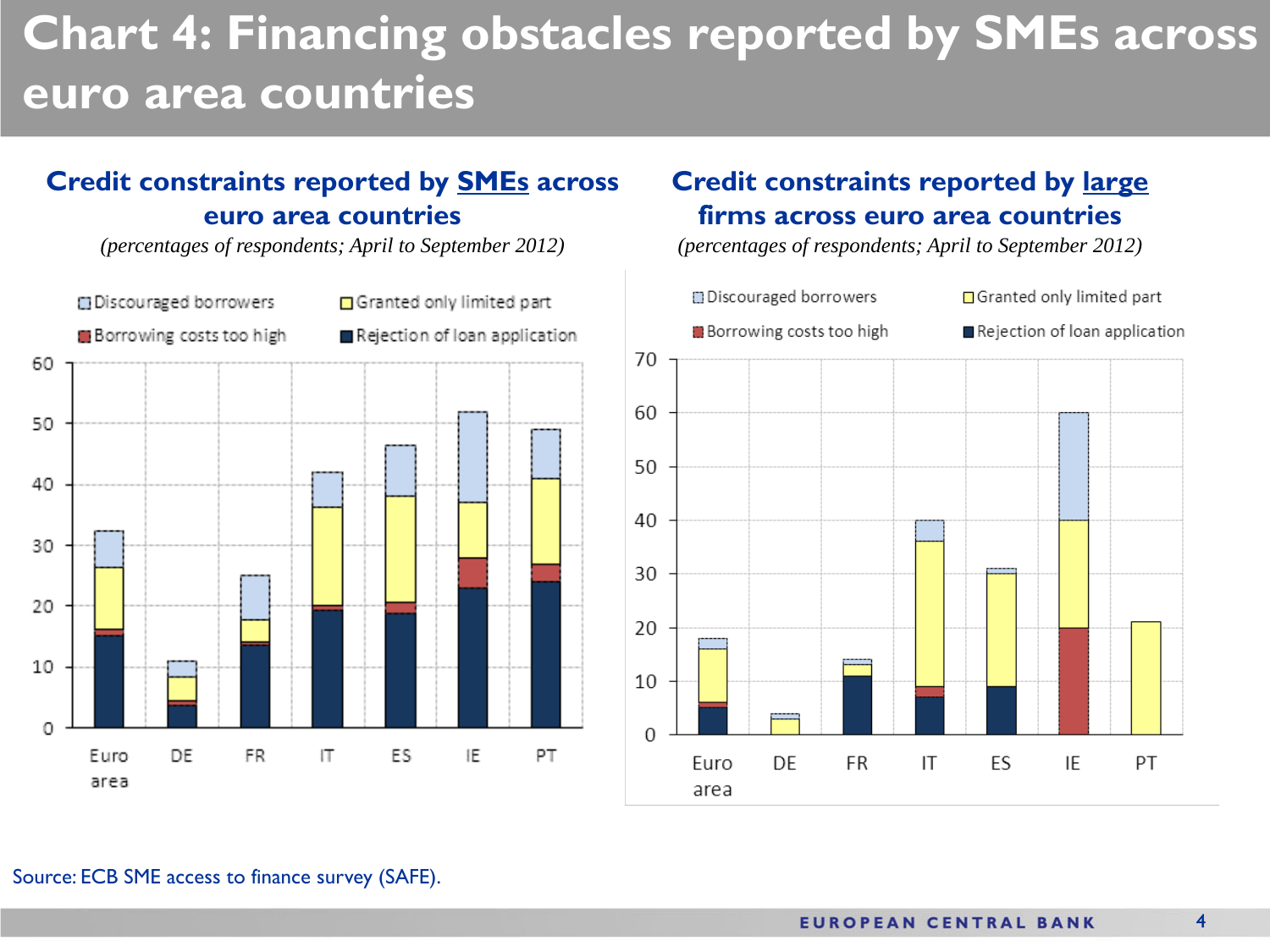### **Chart 5: Financing obstacles for euro area firms derived from survey and balance sheet information**



#### Source: SAFE and Amadeus Bureau van Dijk.

Note: Based on probit regressions with robust standard errors and time, sectoral, country, age and size dummies (Ferrando and Mulier, 2012). The dependent variables take the value 0 when a firm has successfully applied for a source of external finance or when it has not applied because of sufficient internal funds or alternative sources of external financing, and the value 1 when a firm has applied but the application has been rejected or when a firm has received only a part of the financing it has requested. It also takes the value 1 when a firm had to refuse a loan because the costs were excessive or the terms and conditions were unfavourable. Period: 2009 – 2011.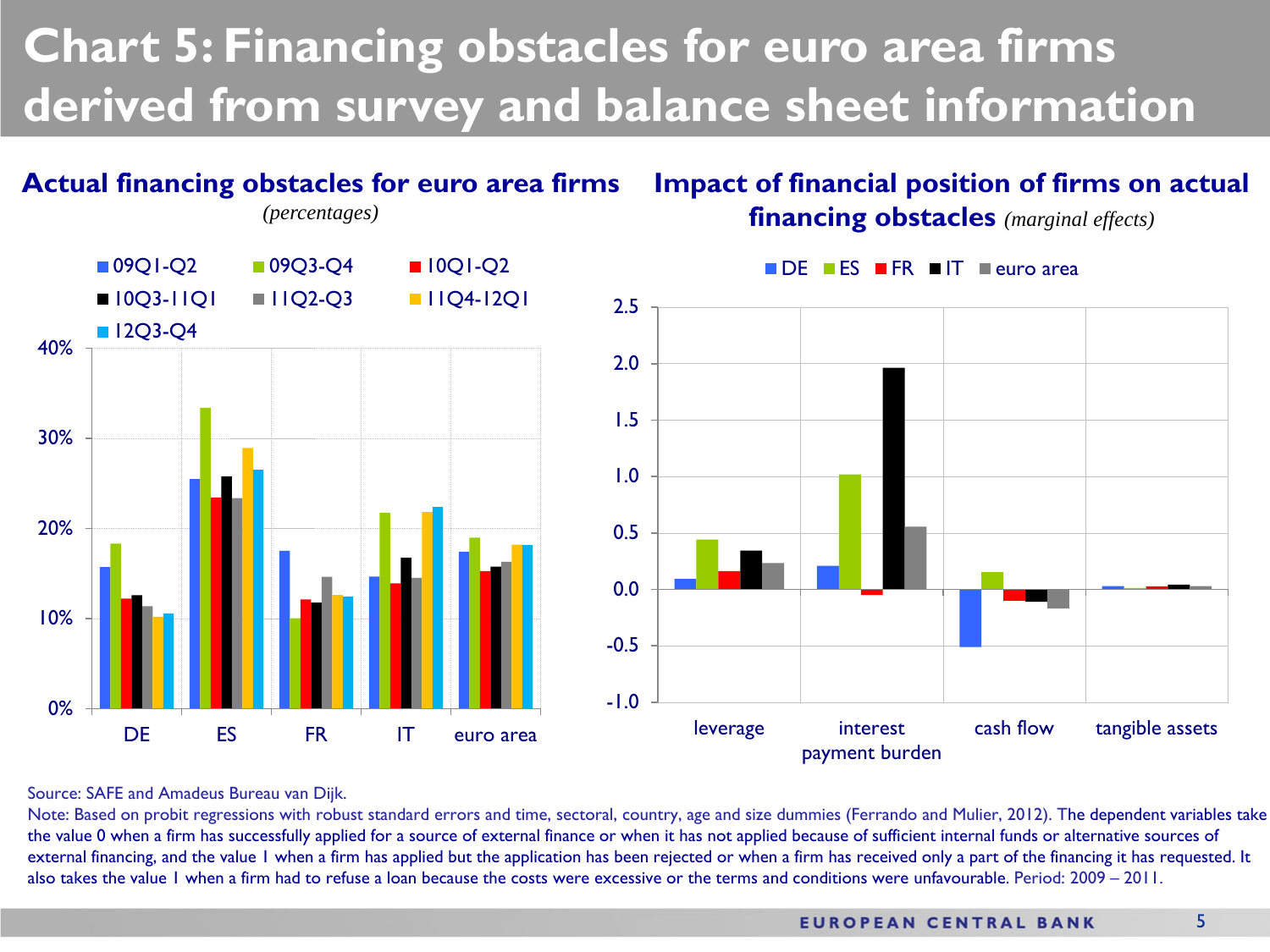### **Chart 6: Substitution effects between euro area nonfinancial corporations' external financing instruments**

*(annual transactions; in percentages of the amounts outstanding of external financing)*



Source: ECB (euro area accounts). ECB Structural Issues Report 2013 "Corporate finance and economic activity in the euro area", forthcoming.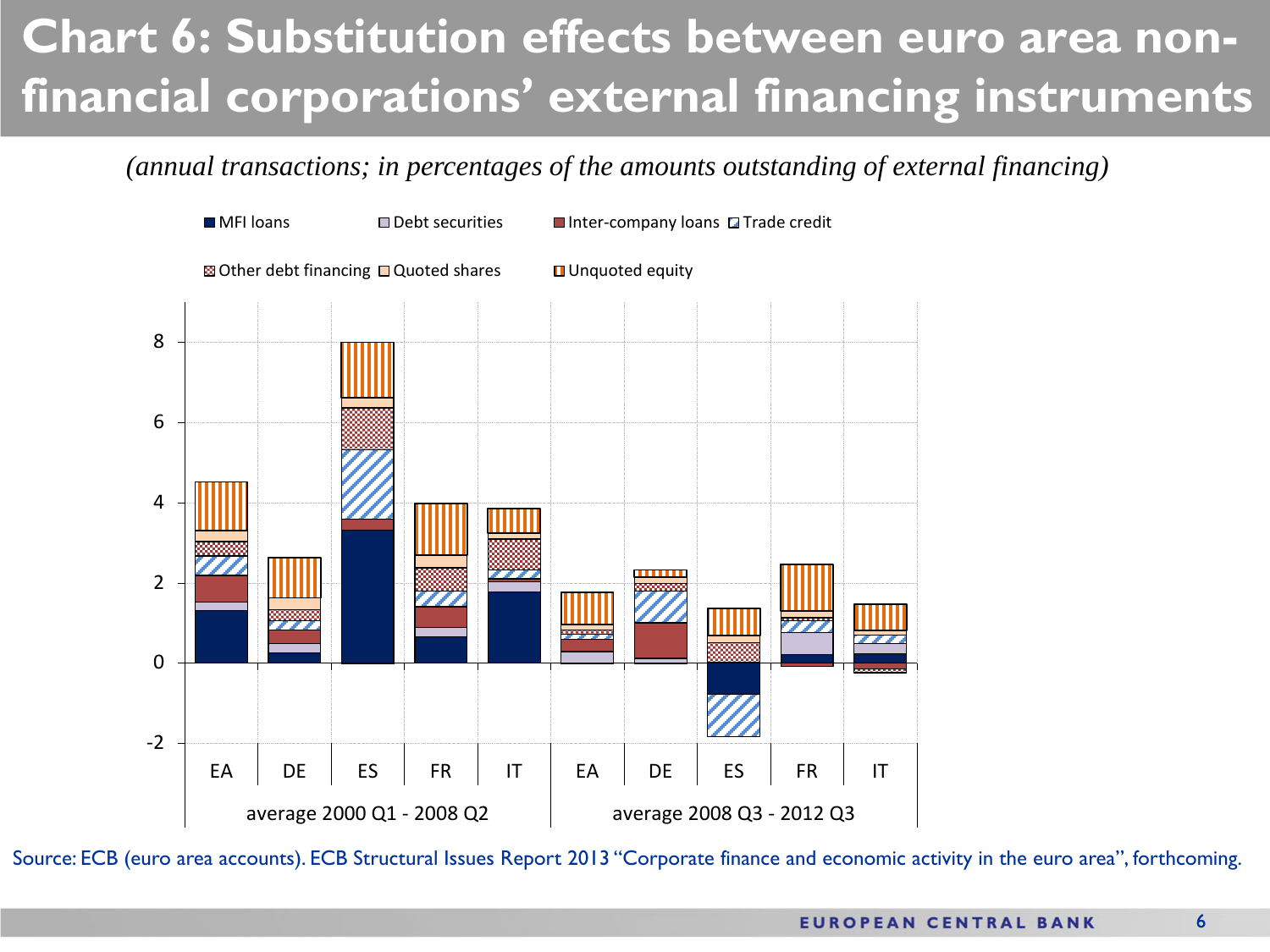## **Chart 7: Use of financing instruments by euro area SMEs**



*(over the past six months; percentages of respondents)*

Source: ECB SME access to finance survey (SAFE).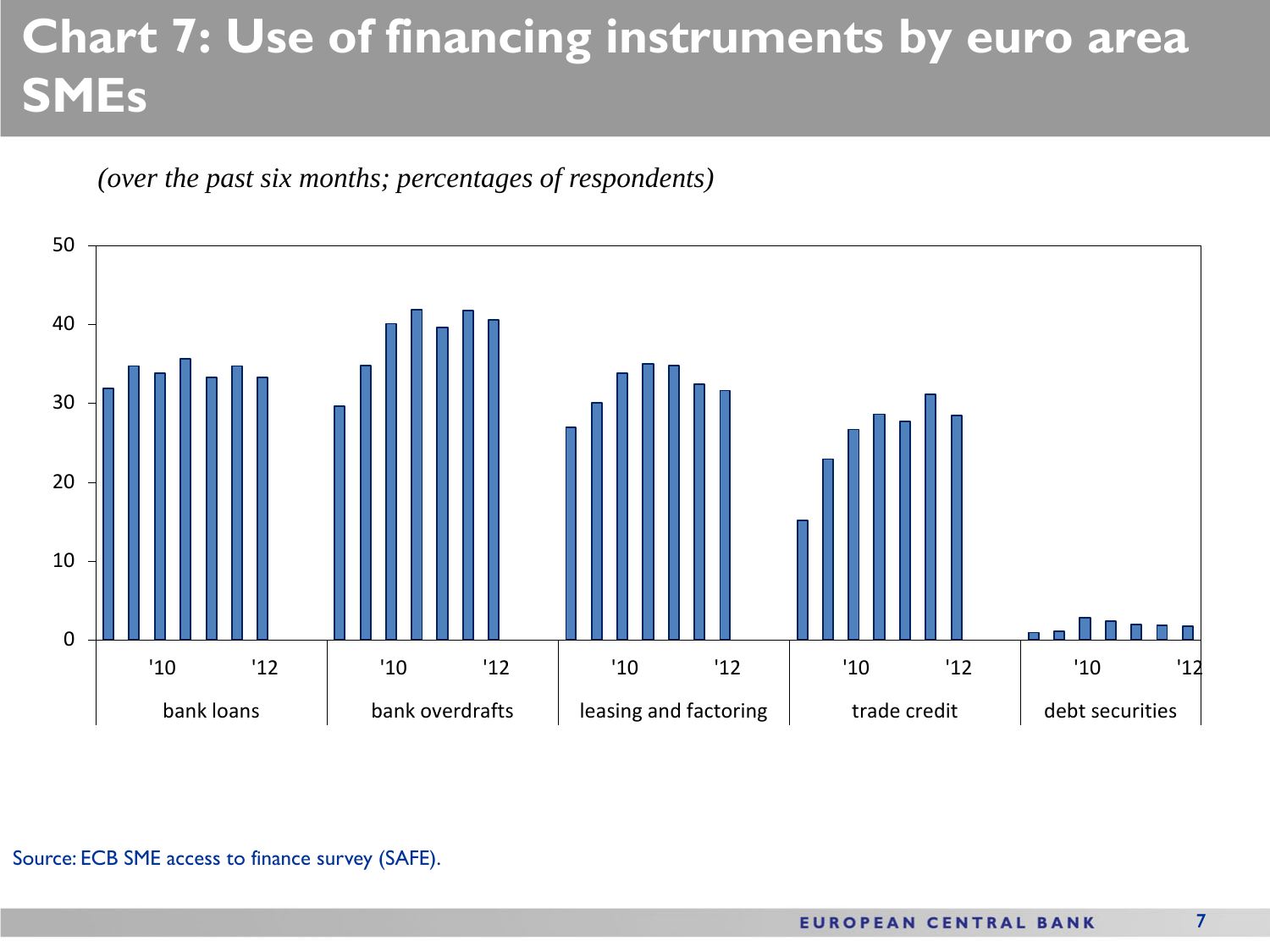### **Chart 8: Collateral put forward in Eurosystem credit operations by asset group**